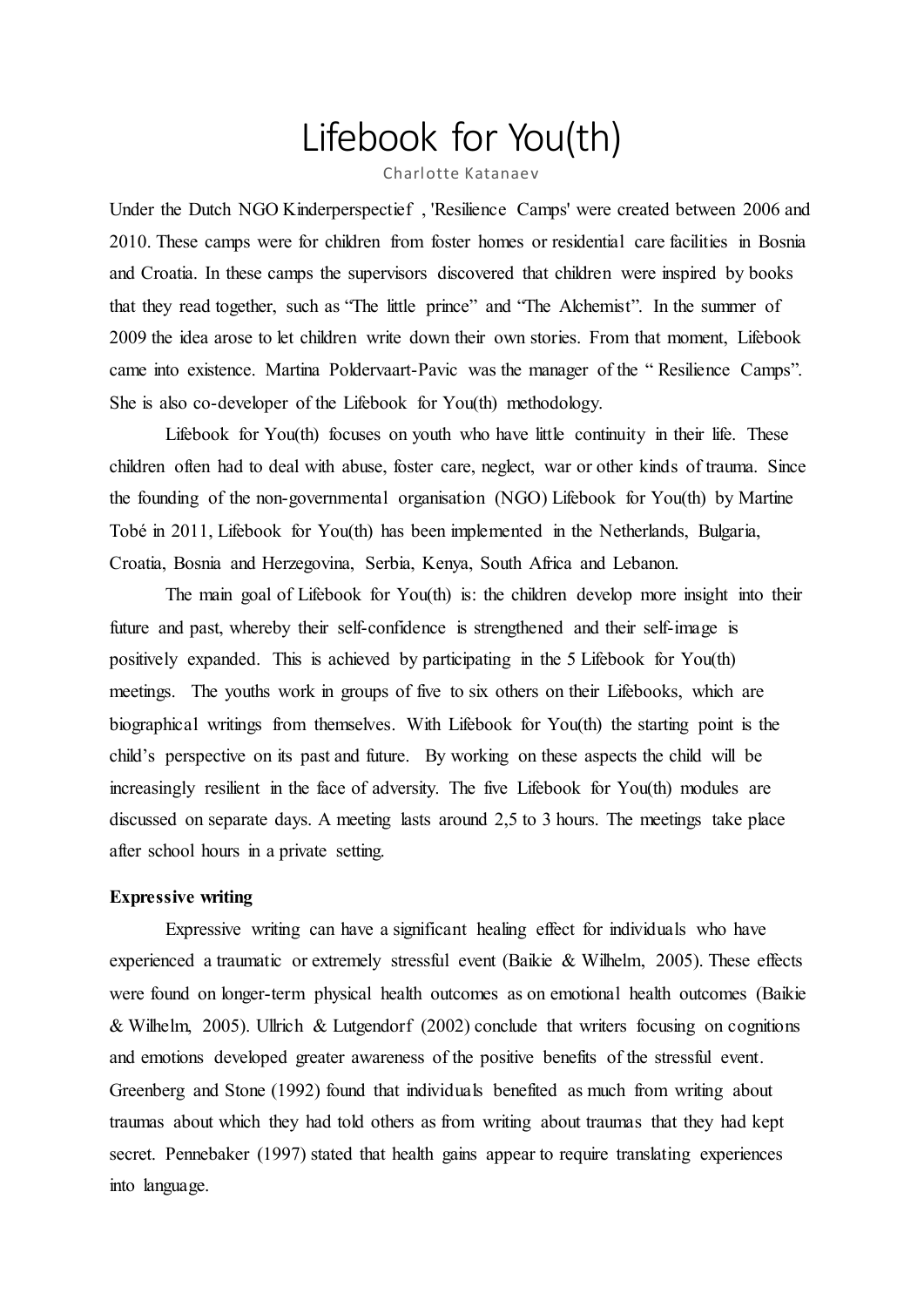- First, the more that individuals used words with positive emotion, the better their subsequent health was.
- Second, a moderate number of words with negative emotion predicted health. Both very high and very low levels of words with negative emotion correlated with poorer health.
- Third, and most important, an increase in both causal and insight words over the course of writing was strongly associated with improved health (Pennebaker, Mayne, & Francis, in press).

To sum up: regular therapeutic writing can help the writer find meaning in their experiences, view things from a new perspective, and see the silver linings in their most stressful or negative experiences (Murray, 2002). It can also lead to gaining insights about yourself and your environment that could have been difficult to determine without focused writing (Tartakovsky, 2015).

## **The five modules of Lifebook for You(th)**

The first module focusses on the themes: My life until now and my best friends. At the beginning of this module there is a communal start to create a safe and open atmosphere in the group. The children should trust each other and know that whatever they say remains in the room. In this module, every child receives the opportunity to talk about himself and his childhood on the basis of a baby or toddler picture of themselves. The children should know that it doesn't matter how long or short the stories are that they want to share. Every detail that has meaning for them personally is precious and important.

The second module focuses on the themes: 'My school and my creative side'. Not all children have a positive memory of their time at school. With this module the Lifebook tries to help the children develop a broader view of their school period. With 'My creative side' the children can use various ways to express their feelings.

Module three focuses on 'Animals, family and networks'. This theme views family from a broad perspective. The children learn that even people that were not close to them at the time can still have a family role. By talking about their family, the children will gain insight into their resemblance to people in their family. This can be in small things like eye colour but also in traits such as being extravert.

In module four the themes: 'My deep thoughts and my treasures' are discussed. The children gain insight into the skills and qualities they posses. By doing several exercises, the children can develop a broader view of themselves and they can start to see positive aspects in themselves and the other group members.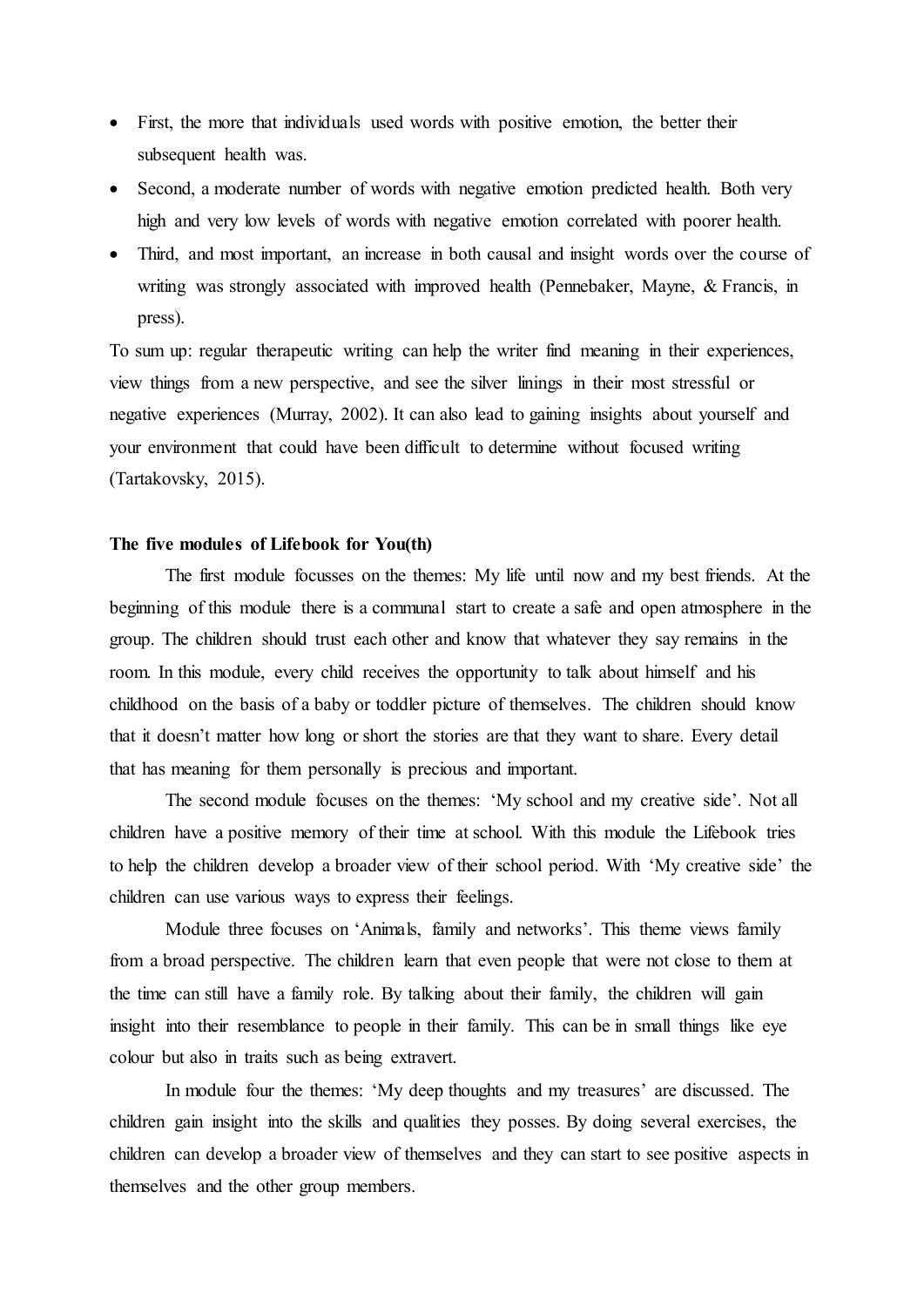The last module focuses on: 'My house, future and residences'. Within this module the children find meaning to the places and houses they have lived in. They see that their past has formed them into who they are today. In the end the children think about their future: what are their wishes, what do they want to become, where/how do they want to live? But also: what can I already do today and now? What is the first step in this direction that I can take right now?

After the Lifebook meetings are finished, the children can think of a joint activity "Into the world" that they want to do together. The group members can plan an activity that brings positivity in the world. The aim of this activity is to reach out to others in a positive way and to give something back to the community.

#### **Theoretical framework**

The intervention Lifebook for You(th) is based on theories found in literature such as the resilience reinforcement, autobiographical work, self- determination theory, self-efficacy theory and Bronfenbrenner's ecological systems theory.

**Resilience reinforcement.** Children who seem to be invulnerable to hardship, and seem capable of achieving a normal development no matter what their circumstances, are thought to have resilience (Harvey & Delfabbro, 2004). Counterbalancing the effects of risk factors are commonly termed ''protective'' or resilience factors, which enhance an individual's capacity for resilience, being able to deal with a situation in a favourable way for the person. Lifebook for You(th) focuses on these so called 'protective' factors. The factors incorporated into the manual which are responsible for a healthy and positive development are; Positive self-concept, conviction of self-efficacy, empathy, communication skills, optimistic outlook on life and creativity (Fröhlich-Gildhoff, & Rönnau-Böse, 2019). Lifebook for You(th) focuses on the positive events and reinforces these elements in the child's history. This is done by showing and encouraging the child to use his own resources and strengths. Rutter (2000) suggests that self-esteem, self-efficacy, coping strategies, and social support are processes that protect adolescents from risky behaviours. Lifebook for You(th) meetings are used to develop protective processes in the youth.

**Resilience within the ecological systems theory.** Bronfenbrenner's ecological systems theory suggests that human development occurs through a complex reciprocal interaction between individuals and the people, objects, symbols and institutions around them (Bronfenbrenner, 1977). The ecological systems theory provides a useful way of accounting for variations in resilience by marginalised youth, by considering personal factors in the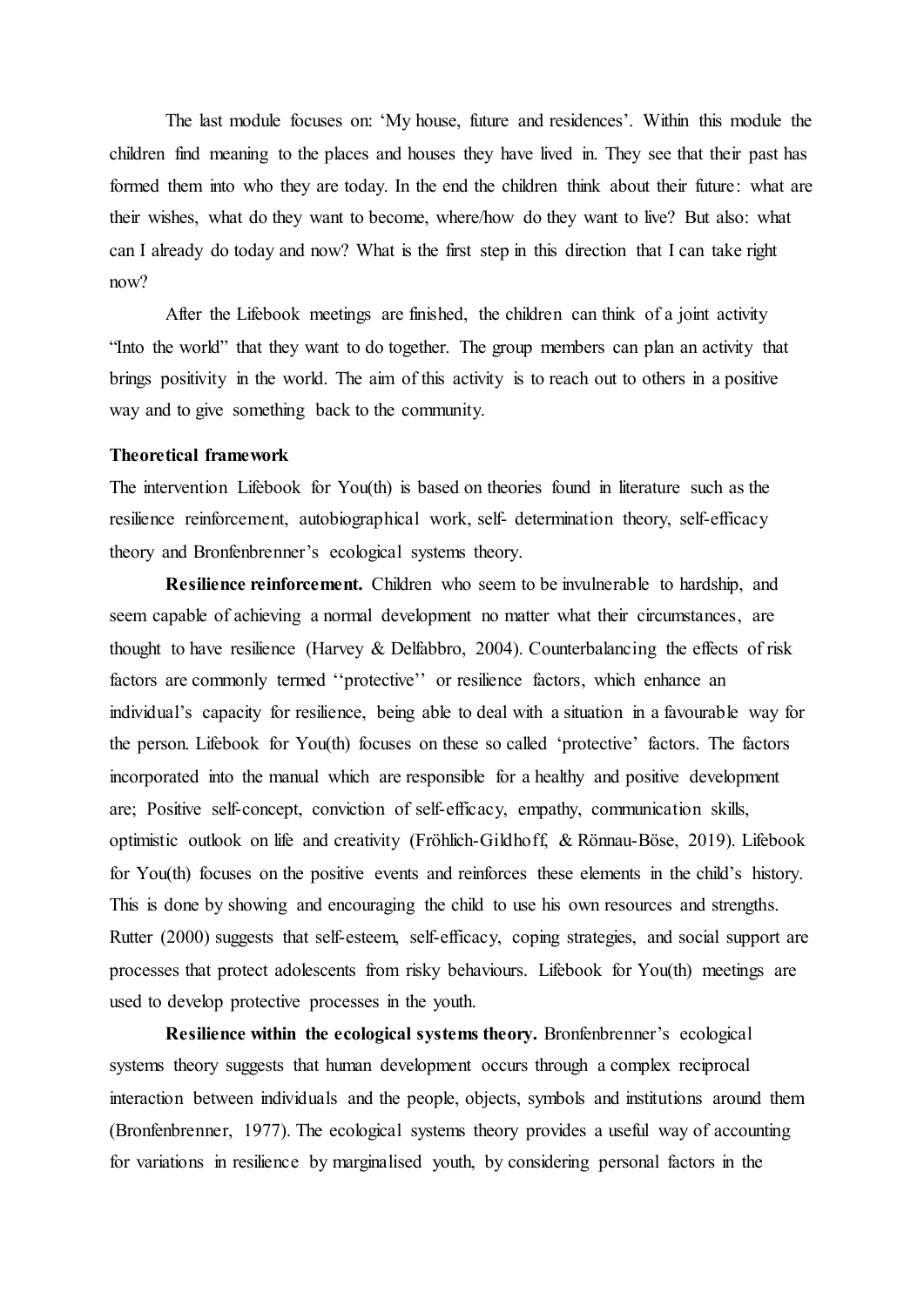context of broader social and cultural influences (Harvey & Delfabbro, 2004). Bronfenbrenner's system closest to the individual is the 'microsystem', which contains structures and people with which the individual interacts directly (Bronfenbrenner, 1977). Lifebook for You(th) focuses on the microsystem as Lifebook for You(th)s participants take part in meetings where they are directly involved in material featured on discuss family, school, relationships and one's own qualities.

**Self-determination theory.** The self- determination theory of Deci and Ryan (2000) addresses issues of intrinsic and extrinsic motivation. According to this theory, people have innate psychological needs: Competence, Relatedness and Autonomy. If these needs are met then people will function and grow optimally. To actualize these needs, the social environment needs to nurture them. During the Lifebook meetings this social environment is created. The Lifebook has been designed to be suitable to increase these needs in the participants. Competence is the need to control the outcome and experience mastery over a task. Lifebook is an autobiographical work, which means the participant itself decides whether the Lifebook is done, finished and wrapped up. To increase this need, the coach and the other participants are not allowed to judge or try to frame the Lifebook of others in a way they think it is supposed to look like. Lifebook does not have a certain outcome, since this is all up to the participant. The need for autonomy is also reached this way. The participants are in control of their own book and the way of creating it. Vansteenkiste, Lens & Deci (2006) noted that autonomy does not mean that the person in question has to be independent of others. Lifebook for You(th) takes this into account by having the meetings in groups. The participants work on subjects together and exchange thoughts and memories with each other. This increases the need of relatedness. Ryan and Deci (2000) described this to be an universal desire to interact, be connected and to experience caring for others.

**Social learning theory in autobiographical work.** Wenz & McWhirter (2009) results found that the combination of creating and sharing writing improved the selfactualizing behaviours and self-acceptance of the participants. This addresses competence in the self- determination theory of Deci and Ryan (2000). Writing can put words to thoughts, bringing internal hidden ideas out onto the page so that the internal dialogue can be recognized, reflected on, examined, and understood. Writing can provide a neutral way to solve problems, capture feelings, exercise power, and know one's own voice (Atwell, 1987). For reflection within one to occur, oral and written forms of language must pass back and forth between persons who both speak an listen (Belenky, Clenchy, Goldberger, & Tarule, 1986). Listening, sharing aloud and writing, allows individuals to expand, share and reflect on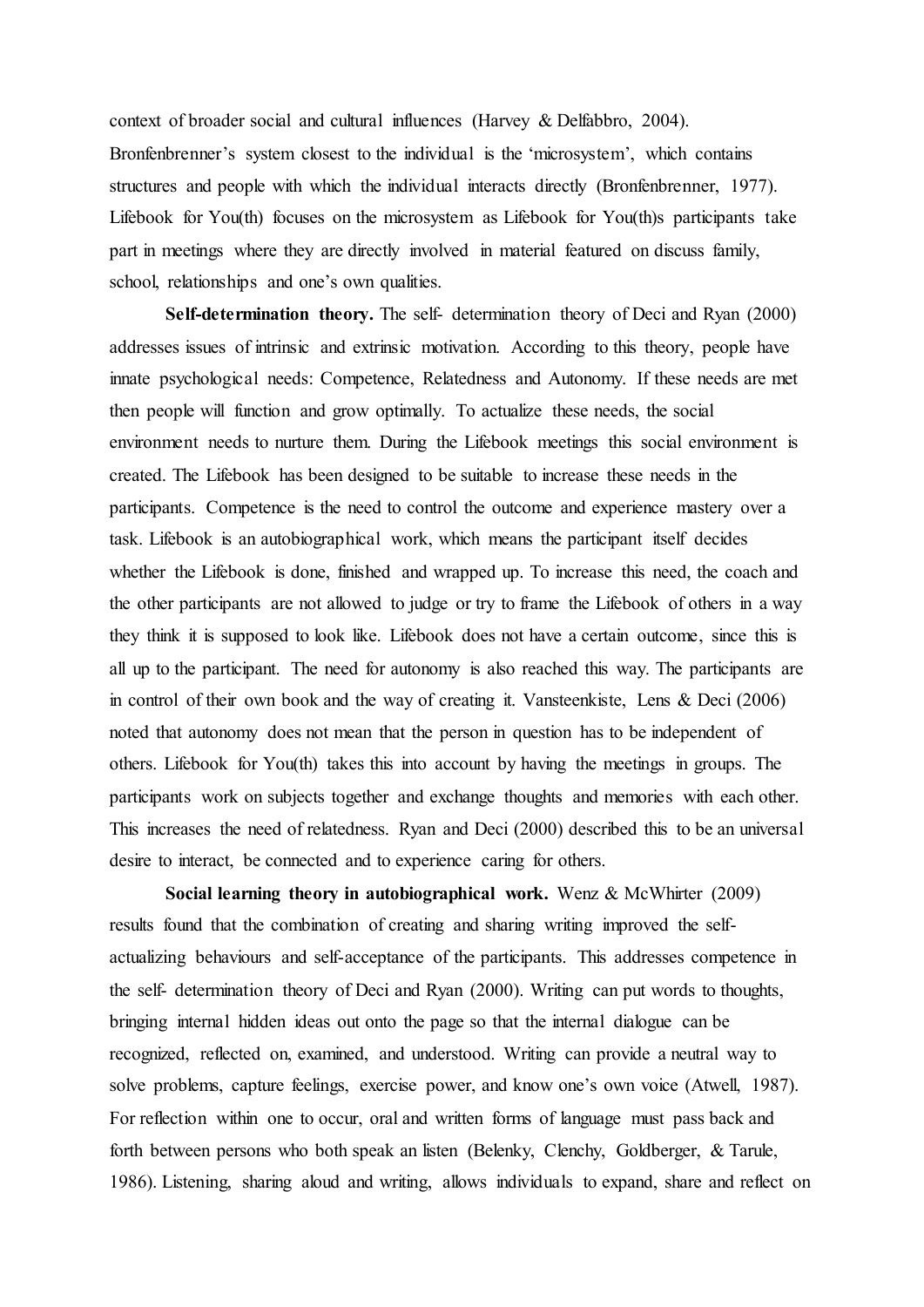each other's experiences. This is why Lifebook encompasses writing in a group atmosphere.

**Coaches attitude.** According to Bandura's social cognitive and self-efficacy theory (Bandura, 1977,1997), resilience arises from the interaction of environmental, behavioural and personal factors. Youths expectations, beliefs and cognitive competencies are developed through interaction with social and structural factors in their environment. Youth specifically model the behaviours of others, through instruction, or through social persuasion brought about via peer pressure (Bandura, 1997). In Lifebook for You(th) meetings the Lifebook coach facilitates and enables social learning. The coaches' attitude is very important as they facilitate the learning environment.

#### **Future research and plans**

Over the years, Lifebook for You(th) manuals and meetings have been developed by working in practice. The results of the above mentioned scientific researches have been imbedded into the methodology, but it has not yet been researched whether the theories are implemented during the meetings with the children. After conducting focus groups with youth in 2019, the next step is to carry out a process evaluation of the meetings in 2020. The aim of the process evaluation is to turn Lifebook for You(th) into an evidence-based intervention that can be globally used to help youth strengthen their self-esteem, positively expand their selfimage and to become more aware of their own strengths and qualities to develop resilience in the face of adversity.

The study will try to answer the following questions: To what extent do the Lifebook for You(th) sessions adhere to the manual and differ from one another (treatment integrity)? To what extent were the participants involved in the meetings? To what extent is the wellbeing of the participants accounted for during the meetings?

To answer the research question, a combination of a quantitative and qualitative study was chosen. Treatment integrity will be assessed by conducting a direct assessment using an observation scheme and indirect assessments where the Lifebook coaches and the children fill out questionnaires after each session (Perepletchikova, 2011). The quantitative aspect of the research will be done to discover how participants think and feel about the Lifebook meetings and the modules. Qualitative research demonstrates the variety of perspectives and discusses the social meanings related to it.

More information: www.lifebookforyouth.com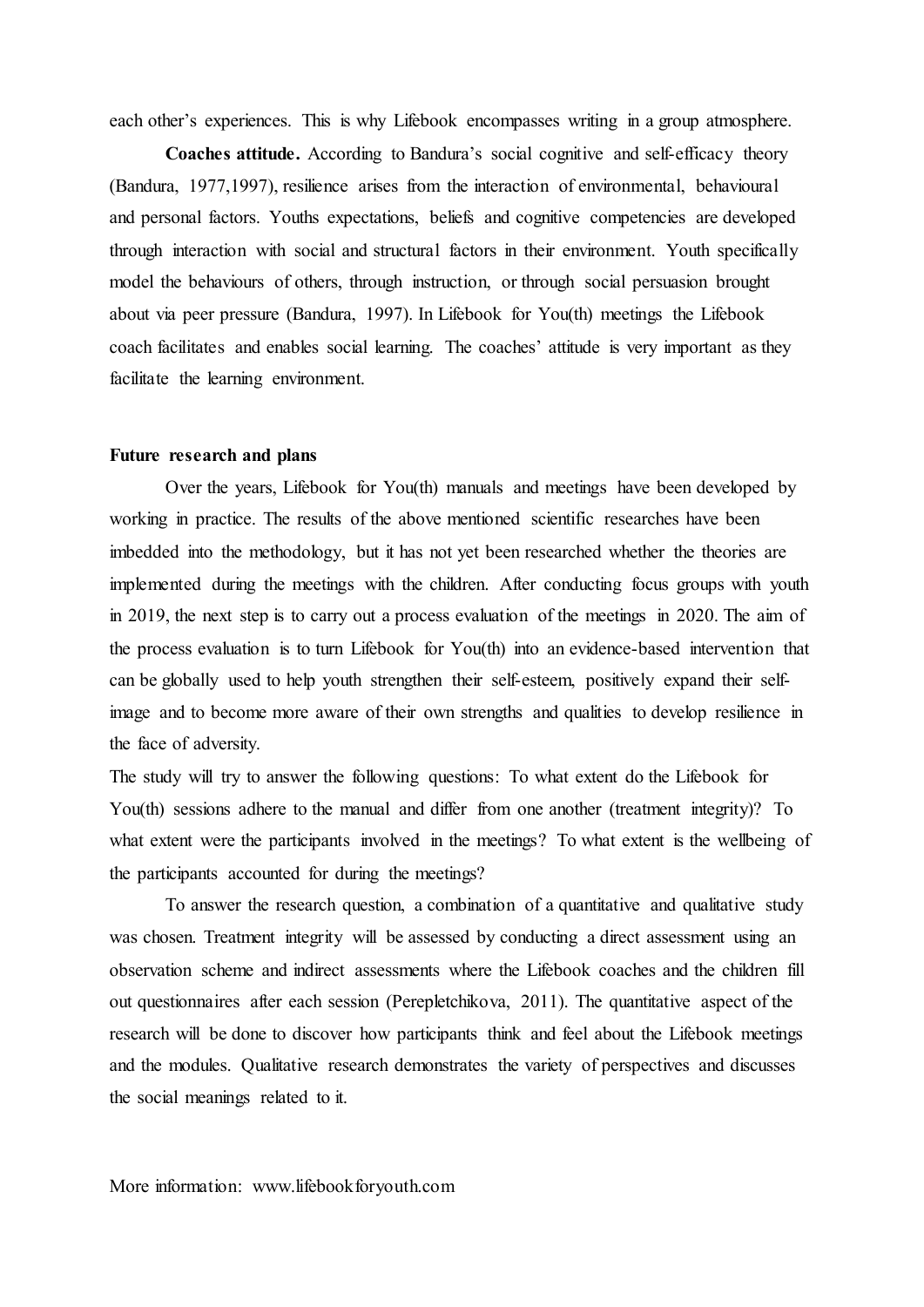#### **References**

- Atwell, N. (1987). *In the middle: Writing, reading, and learning with adolescents*. Portsmouth, NH: Heinemann Educational Books.
- Baikie, K., & Wilhelm, K. (2005). Emotional and physical health benefits of expressive writing. *Advances in Psychiatric Treatment*, 11(5), 338-346. doi:10.1192/apt.11.5.338
- Bandura, A. (1977). *Social learning theory*. Englewood Cliffs, New Jersey: Prentice Hall.
- Bandura, A. (1997). *Self-efficacy: The exercise of control*. New York: W.H. Freeman and Company.
- Belenky, M. F., Clenchy, B. M., Goldberger, N. R., & Tarule, J. M. (1986). *Women's ways of knowing: The development of self, voice and mind*. New York: Basic Books.
- Bronfenbrenner, U. (1977). Toward an experimental ecology of human development. *American Psychologist*, 32, 513– 531.
- Fröhlich-Gildhoff, K., & Rönnau-Böse, M. (2019). *Resilienz*. UTB GmbH.
- Greenberg, M. A., & Stone, A. A. (1992). Emotional disclosure about traumas and its relation to health: effects of previous disclosure and trauma severity. *Journal of personality and social psychology*, 63(1), 75.
- Harvey, J., & Delfabbro, P. H. (2004). Psychological resilience in disadvantaged youth: A critical overview. *Australian Psychologist*, *39*(1), 3-13.
- Murray, B. (2002). *Writing to heal*. Monitor. Retrieved from http://www.apa.org/monitor/jun02/writing.aspx
- Pennebaker, J.W. (1997). Writing about emotional experiences as a therapeutic process. *Psychological Science*, 8(3) 162- 166.
- Pennebacker, J.W., Mayne, T.J., & Francis, M.E. (in press). Linguistic predictors of adaptive bereavement. *Journal of Personality and Social Psychology*.

Perepletchikova, F. (2011). On the topic of treatment integrity. *Clinical Psychology: Science*